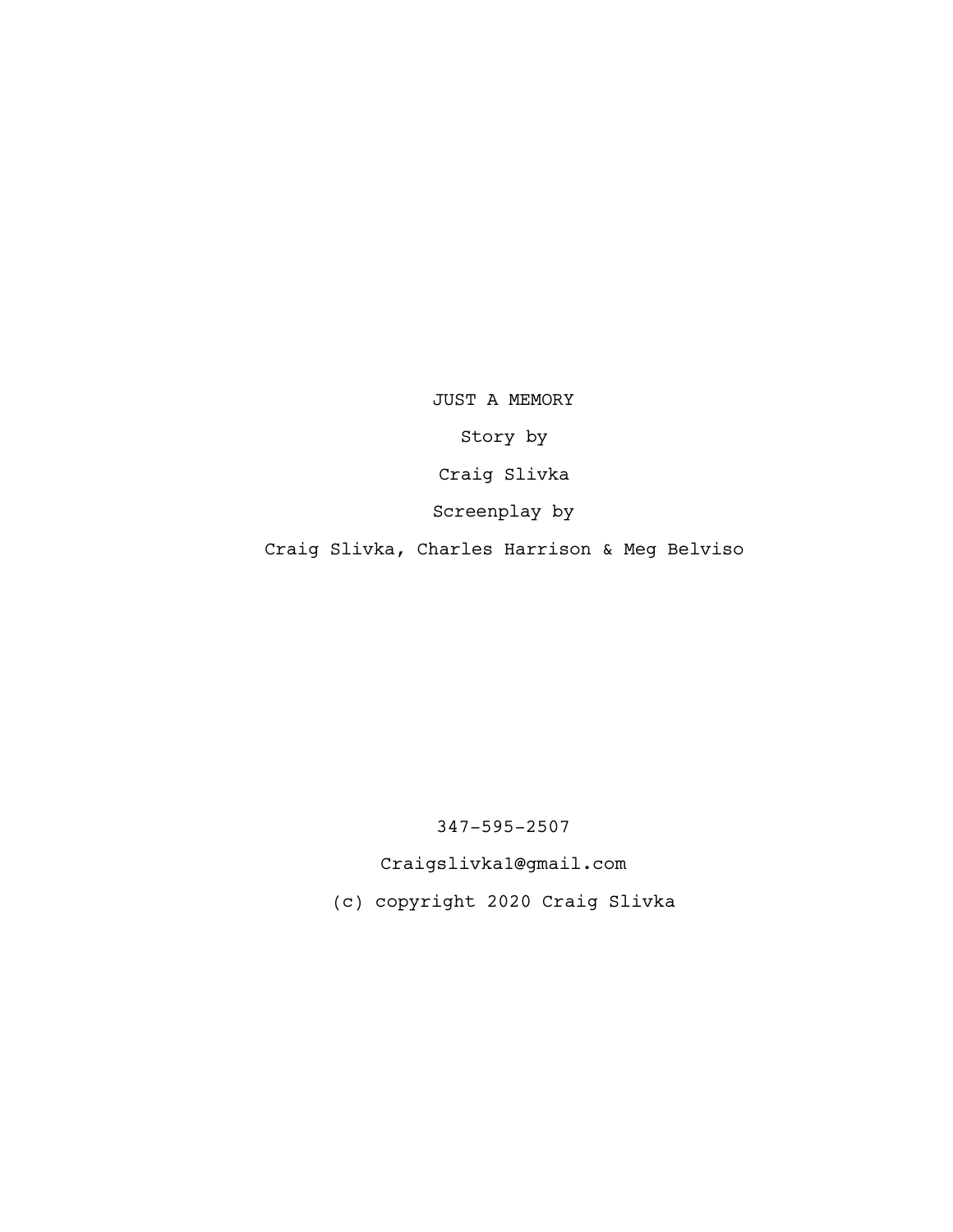EXT. MIDTOWN MANHATTAN STREET – NIGHTS Dodge Diplomat Taxicab races thru streets. Inside, JOSH GILMARTEN(22), average height and build, stars as Happy Rooney. Josh, Sony Walkman headphones, listens, four-bar music cue to the song "Treat Me Rough," sings softly. JOSH When I was born, they found a... darn! Josh hits the stop button and rewinds to intro. JOSH (CONT'D) When I was born, they found a, aw c'mon! ITALIAN CABBIE(41), looks in the rearview mirror, Josh hits stop button, rewind, intro. JOSH (CONT'D) C'mon kid remember the darn lyric! When I was born, they found a silver spoon, Argh!! Josh throws Sony Walkman on the floor. ITALIAN CABBIE Hey kid, watch where you toss dat ting. JOSH Sorry, just frustrated. ITALIAN CABBIE You openin' a show tonight? JOSH (snarky) Can ya tell? ITALIAN CABBIE In dis neck of the woods? Easy as pie. Josh lifts shade up, looks in front mirror, does hair. ITALIAN CABBIE (CONT'D) Can an old fuddy duddie of a cabbie give--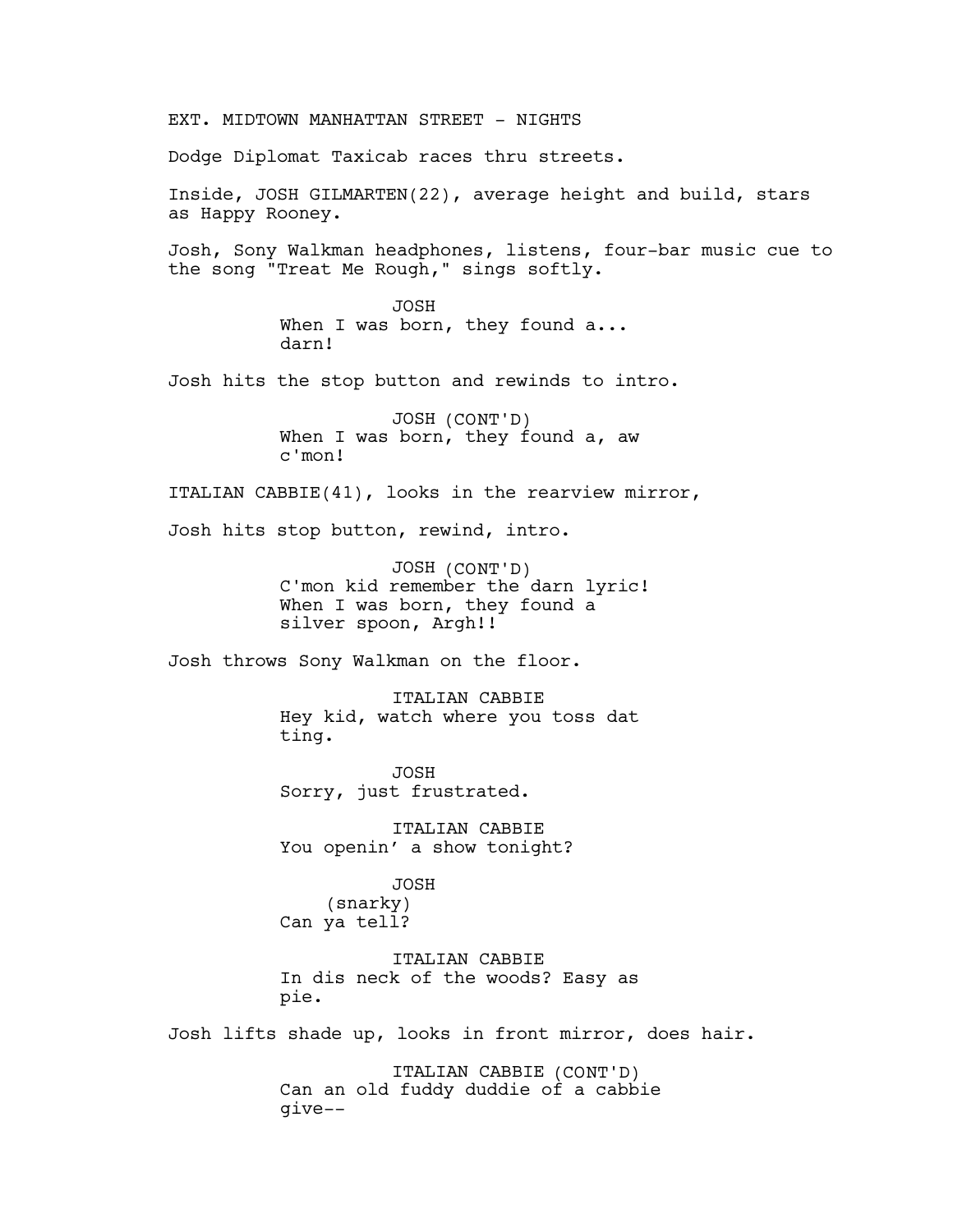JOSH --I would like to be left--

ITALIAN CABBIE --Hey! I know you. You're dat kid! My son and I watch you all da time together on dat ol' show. Josh Gilmarten! Yer still swell in my book!

JOSH Thank you. Now if can only remember these--

ITALIAN CABBIE --It'll all come back in a flash. My Luca's never gonna believe his old man, so I need yer autograph! It would mean so much to da both of us.

Josh writes on a stained receipt: To the lovely Cabbie and his son Luca, best always, Josh Gilmarten.

Hands Italian Cabbie paper and pen.

ITALIAN CABBIE (CONT'D) My kid'll go tru da roof when he gets a loada dis. Tanks fella.

Picks up Sony Walkman, takes out a pill bottle.

The taxi pulls over.

ITALIAN CABBIE (CONT'D) And dis is it. Da Cort Theatre. Break a leg--

Hands Italian Cabbie crumpled hundred dollar bill.

JOSH --With my luck, I probably will.

Josh gets out, shuts the door, turns away, pops a pill. Italian Cabbie leans out the window.

> ITALIAN CABBIE Hey kid, take care of yerself.

Josh rushes to the stage door.

JOSH

No time.